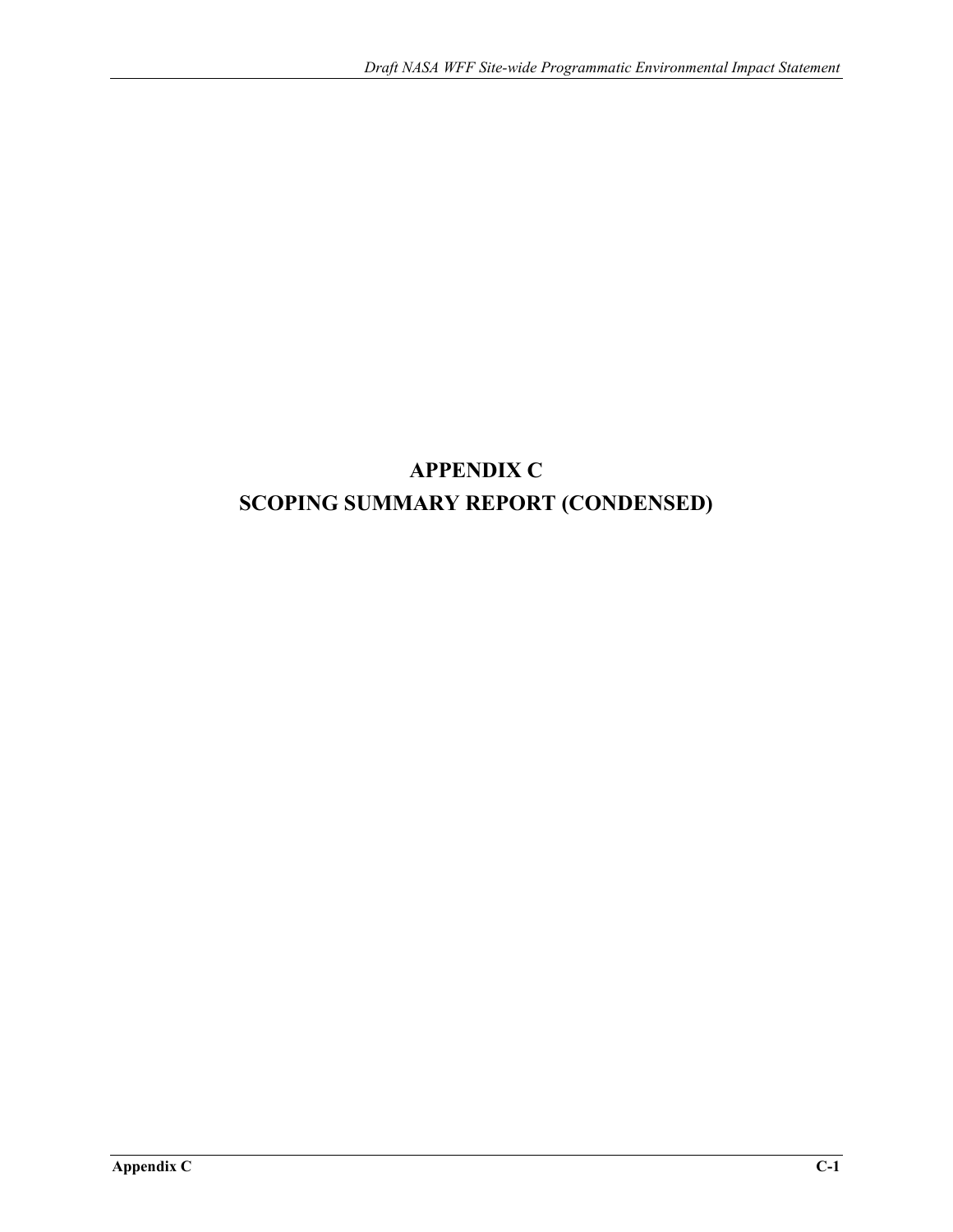(This page intentionally left blank)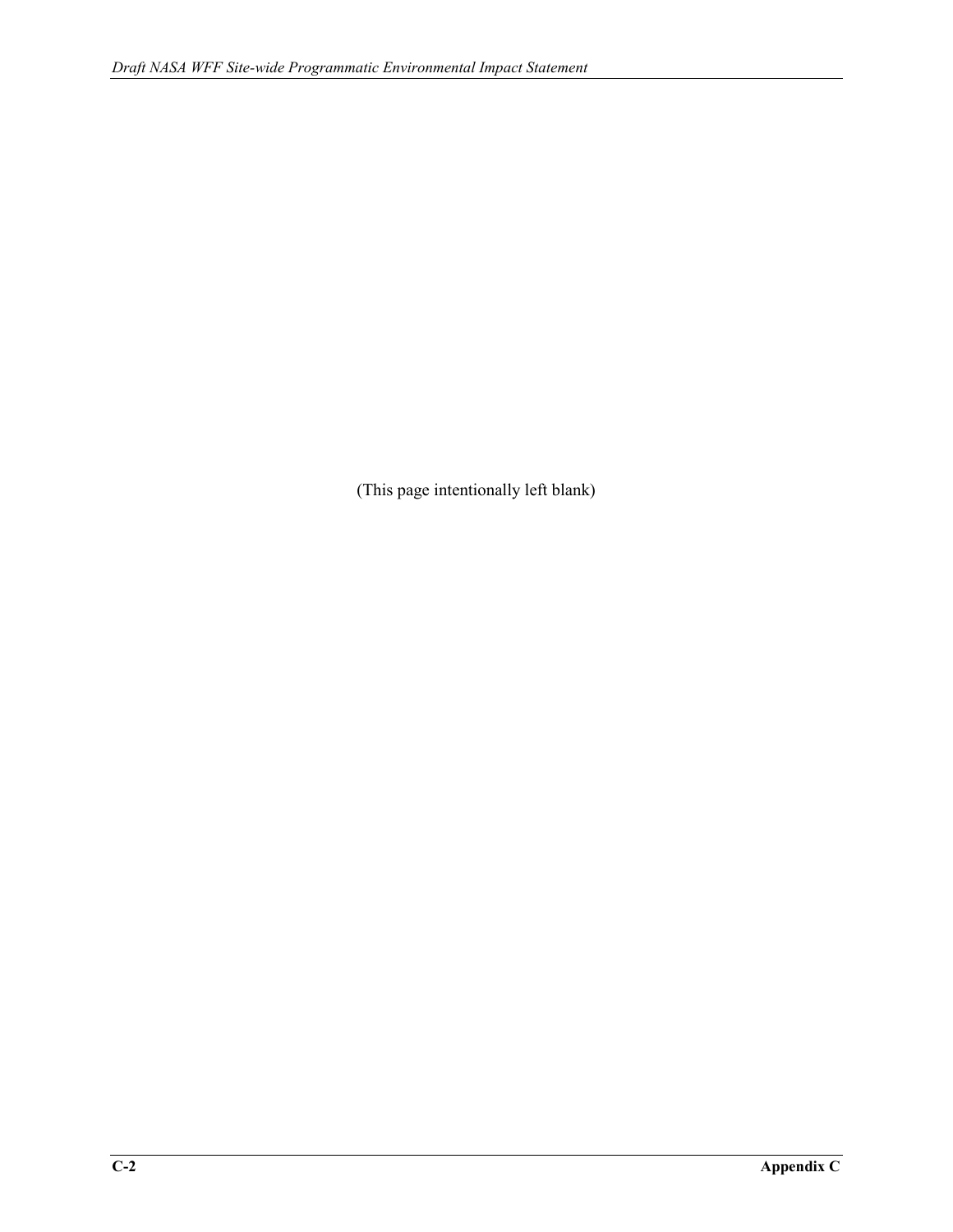# *Scoping Summary Report*

# **NASA WFF SITE-WIDE PROGRAMMATIC ENVIRONMENTAL IMPACT STATEMENT**

Prepared for National Aeronautics and Space Administration Goddard Space Flight Center Wallops Flight Facility Wallops Island, VA

usal ternastica kan

Space Flight Center

Goddard

**Wallops Flight Facility** 



October 2011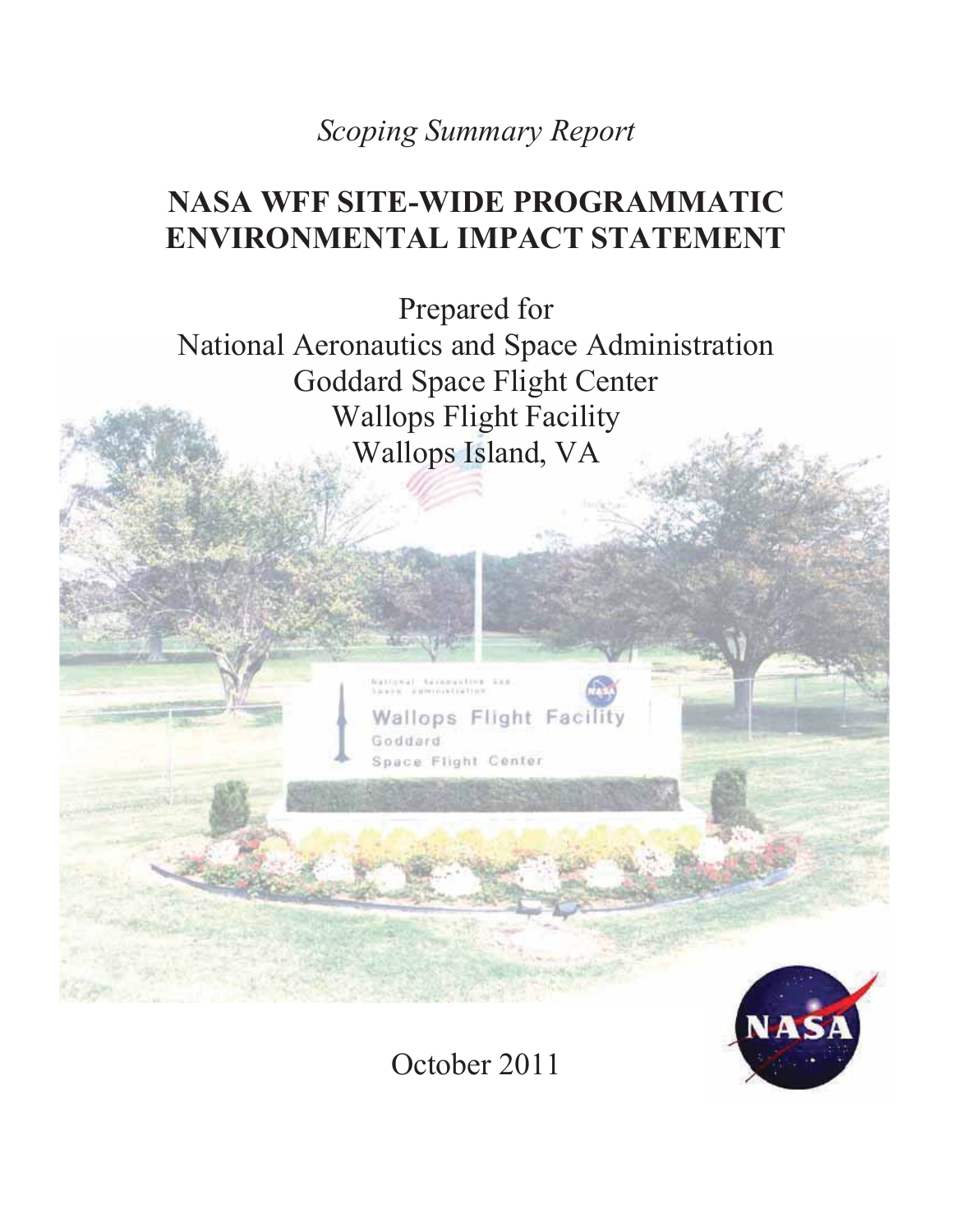# **TABLE OF CONTENTS**

| 2.0 |  |
|-----|--|
| 3.0 |  |
| 4.0 |  |
| 5.0 |  |
|     |  |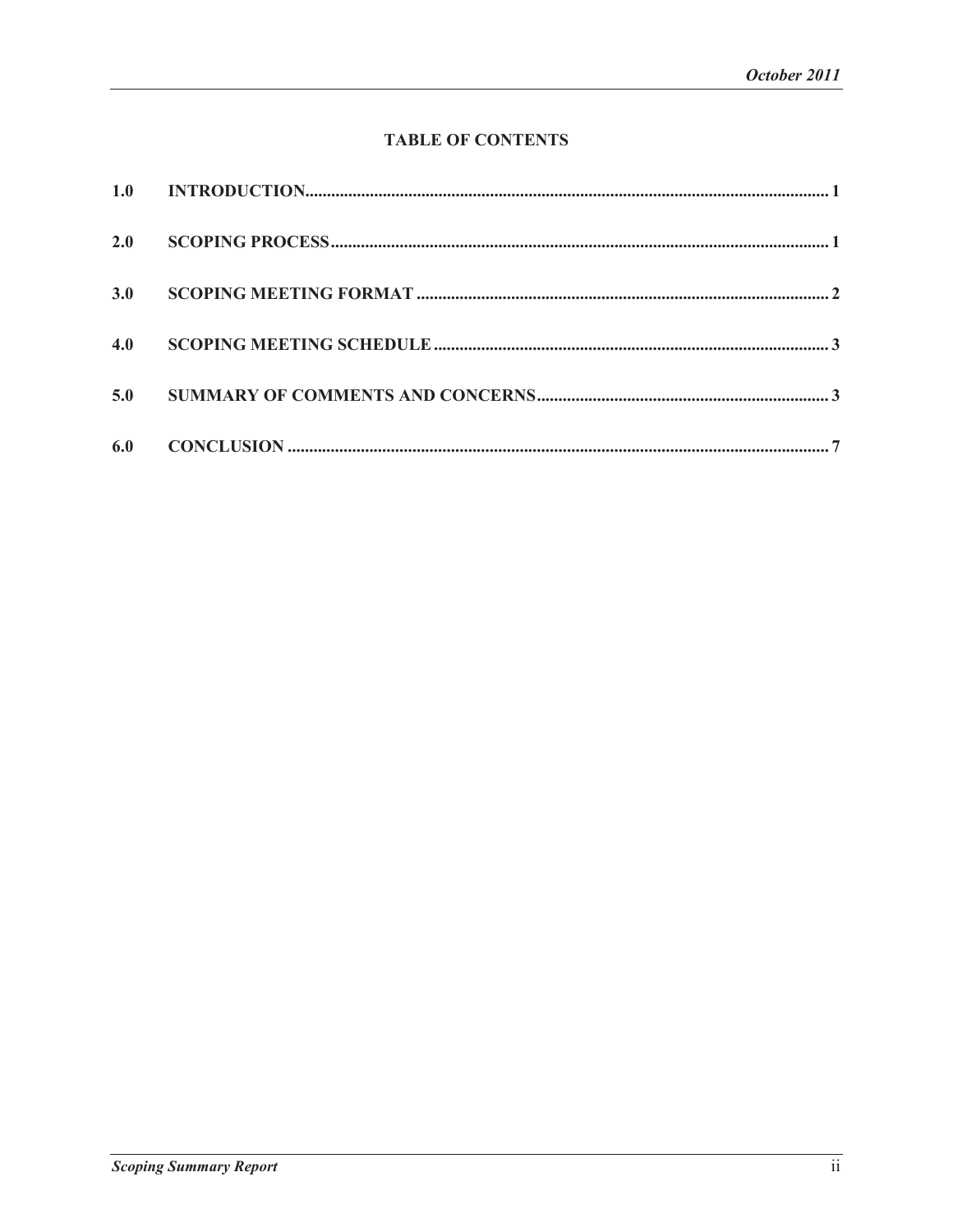## **1.0 INTRODUCTION**

Scoping is an important aspect of the National Environmental Policy Act (NEPA) process, which states that "There shall be an early and open process for determining the scope of issues to be addressed and for identifying the significant issues related to the proposed action." Scoping not only informs the public about the proposed action and alternatives but identifies the issues and concerns that are of particular interest to the affected populace. This scoping summary report presents an analysis of issues and concerns raised during the official public scoping period of July 11, 2011 to September 2, 2011 for the NASA WFF Site-wide Programmatic Environmental Impact Statement (PEIS).

This summary report:

- provides an outline of the scoping process;
- describes the scoping meeting format and schedule;
- summarizes comments received during the scoping period; and
- identifies the major issues and concerns derived from scoping meetings, comment sheets, and letters.

# **2.0 SCOPING PROCESS**

Scoping provides opportunities for government and regulatory agencies, interest groups, and the general public to learn about the proposal and alternatives, identify alternative approaches to meet the need, and provide input that is then used to assist resource specialists in data collection and resource analysis for the Draft PEIS.

In a letter dated April 26, 2011, NASA formally invited six cooperating agencies to be part of the NEPA process for this proposal: Federal Aviation Administration (FAA) Office of Commercial Space Transportation; FAA Air Traffic Organization Office; National Oceanic and Atmospheric Administration (NOAA) National Environmental Satellite, Data, and Information Service (NESDIS); Department of the Navy Naval Sea Systems Command; Department of the Army Corps of Engineers; and United States Coast Guard (USCG). The United States Fish and Wildlife Service and Department of the Navy Naval Air Systems Command were also invited to be cooperating agencies in letters dated June 1 and June 3, 2011, respectively. Appendix A provides an example of the cooperating agency coordination letter and acceptance letters received by NASA.

On July 7, 2011, coordination letters were sent to federal, state, and local governments and regulatory agencies; elected officials; and various interest groups. The coordination letters outlined the proposal and provided details for a dedicated regulatory agency scoping meeting and a public scoping meeting later the same day. Examples of the regulatory agency and public coordination letters are provided in Appendix B. Official public notification of the NASA proposal began with the publication of the Notice of Intent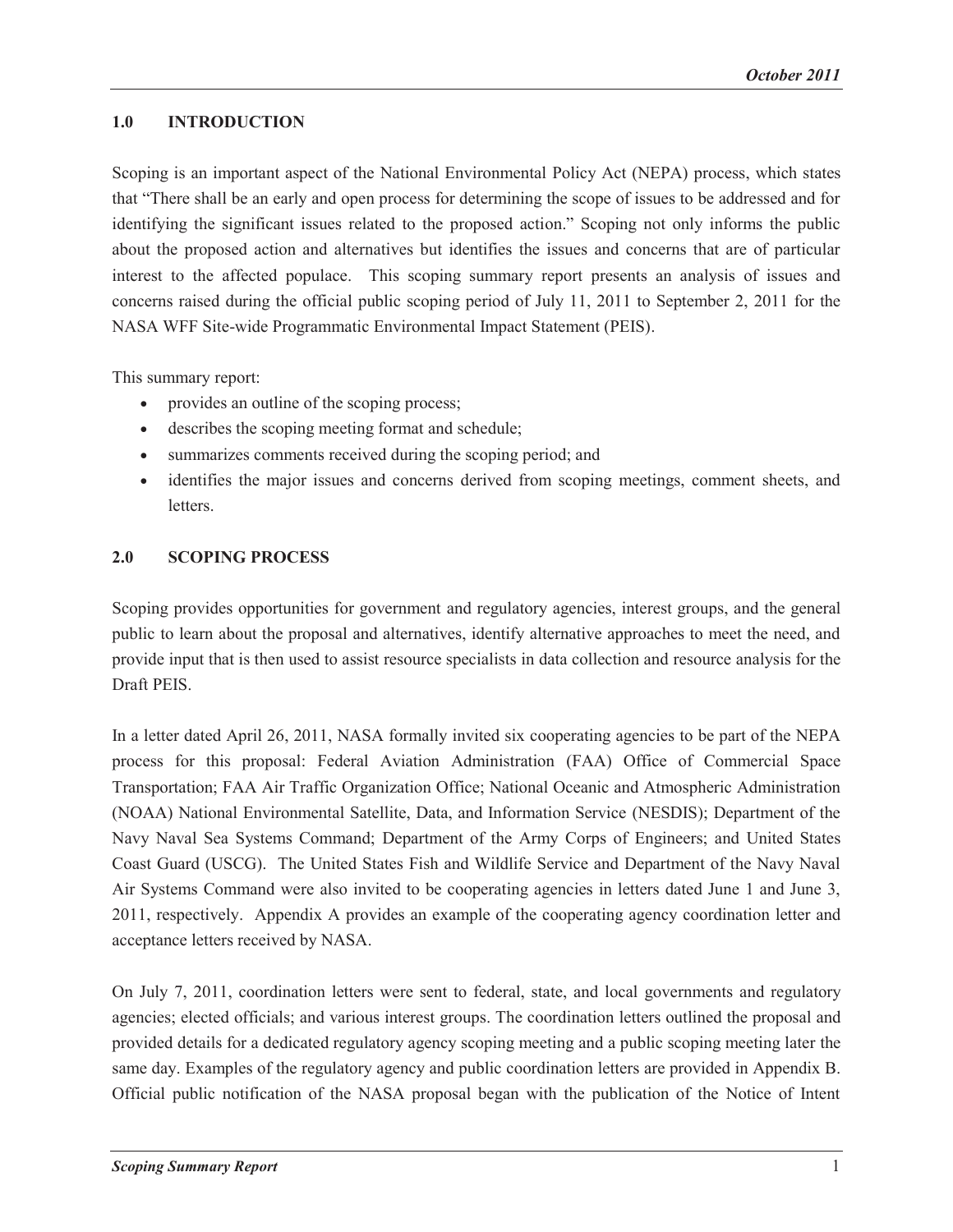(NOI) on July 11, 2011 in the *Federal Register* (Appendix C). On July 29, 2011, NASA issued a press release that outlined the proposal, provided details for the public scoping meeting, and solicited public input on the proposal (Appendix C). The public, regulatory agencies and NASA employees were also invited to provide comments on the Site-wide PEIS website at http://sites.wff.nasa.gov/code250/sitewide\_eis.html.

Advertisements were placed a week before the meetings in the following newspapers: *Eastern Shore News* (27 July)*, The Daily Times* (27 July)*, and Chincoteague Beacon* (28 July) describing the proposal and alternatives (Appendix D). The advertisement provided the time, date, and location of the meeting. The public was invited to comment on the NASA proposal prior to as well as at the scoping meeting. In addition to the newspaper advertisements, an email was sent to all NASA WFF employees on August 3, 2011 provided the meeting information and invited NASA employees to comment on the proposal (Appendix D).

### **3.0 SCOPING MEETING FORMAT**

The two scoping meetings were conducted on August 3, 2011 - one for the regulatory agencies and one for the general public - in an "open house" format to create a comfortable atmosphere where attendees could interact directly with NASA personnel. Attendees were welcomed at the entrance by NASA representatives. Attendees were asked to sign in, provided a factsheet, and directed to the first of five poster displays. Copies of the factsheet and comment sheet are found in Appendix E. Displays were designed to describe the Proposed Action, present the purpose and need for the Proposed Action, and enhance public understanding of the NEPA process while emphasizing the public's role in shaping the proposal. Copies of the displays are also found in Appendix E.

Immediately following the general information portion of both meetings, NASA gave a thorough presentation that provided attendees with additional information in the following areas:

- $\bullet$  Mission Overview A general look at the overall NASA mission and a more detailed look at the WFF mission and the different ways in which WFF carries out that mission.
- Institutional Overview A look at location and condition of current WFF facilities on the Main Base, Mainland and Wallops Island, and the long term vision for these facilities that will allow WFF to continue to carry out its mission in the future.
- $\bullet$  PEIS Overview A introduction to the NEPA process and an explanation of how the PEIS relates to the 2005 Site-Wide EA and the WFF Master Plan Update, as well as a general schedule of major milestones and tentative focus areas. The PEIS Overview also provided additional information on WFF; it outlined the Proposed Action/Alternatives, and listed the cooperating agencies.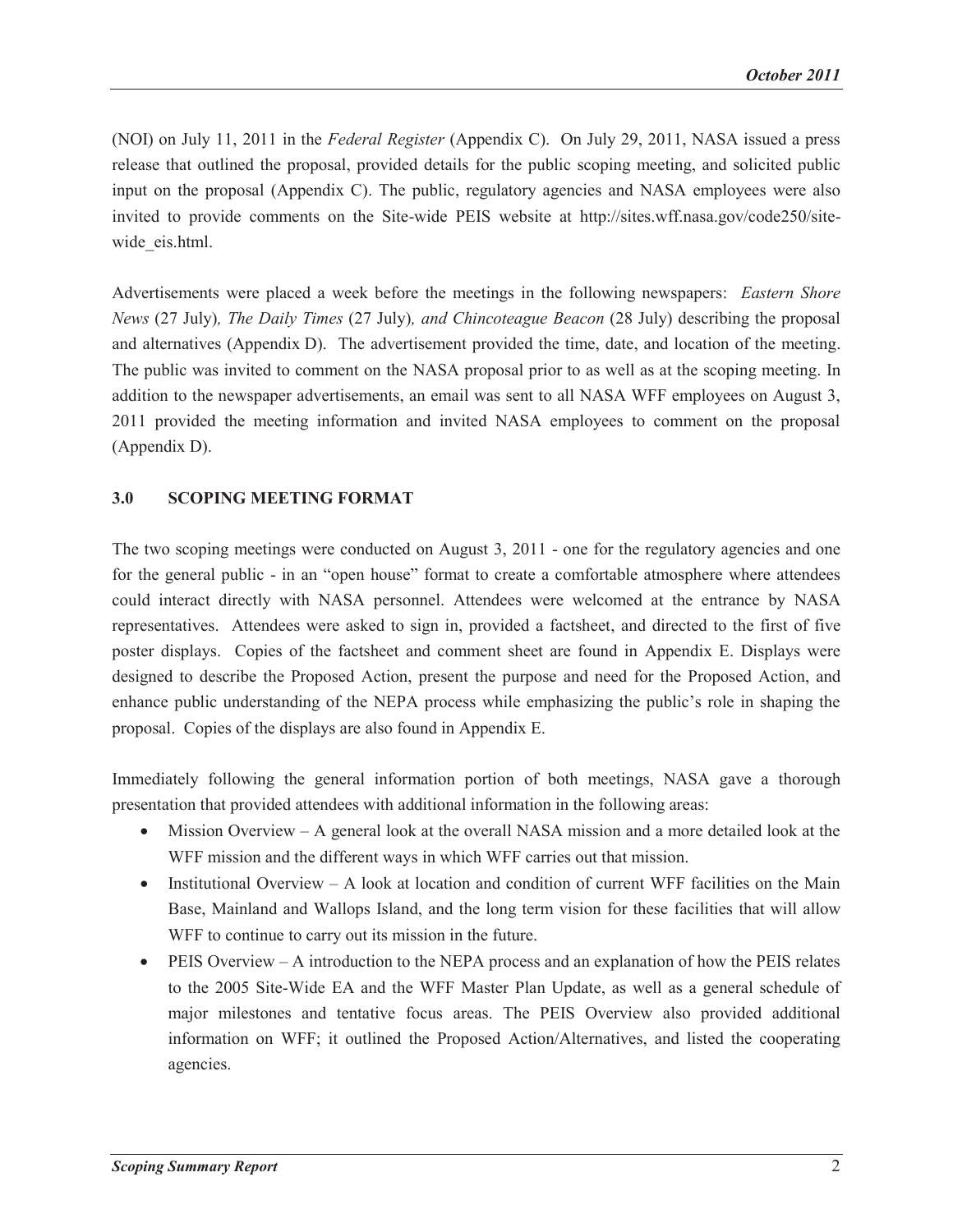• Public Comment – A chance for meeting attendees to provide NASA with verbal comments on the Site-wide PEIS. See Section 5.0 for a summary of comments made during the scoping meeting comment period. A stenotype reporter recorded verbal comments which are provided via transcript in Appendix F.

NASA provided the public with three venues for commenting during the scoping period. Attendees could submit written comments they brought with them to the scoping meeting, complete a comment form provided by NASA at the meeting, or send their comments at anytime during the scoping period to Ms. Shari Silbert, NASA WFF Site-wide PEIS Project Manager. NASA representatives from WFF, as well as contractor support from TEC Inc. provided a range of expertise at the public meeting to answer any questions attendees may have had.

### **4.0 SCOPING MEETING SCHEDULE**

In the afternoon of August 3, 2011, a scoping meeting was held with applicable regulatory agency representatives to discuss the proposal and consult with them regarding their concerns. That evening, NASA held a public scoping meeting at the NASA Visitor Center on Wallops Island, central to areas that could potentially be affected by the Proposed Action and communities that have expressed concerns with the proposed NASA action. The schedule and location of each meeting is provided below.

| <b>Schedule of Meetings and Attendance</b> |                                                                             |                            |  |  |  |  |
|--------------------------------------------|-----------------------------------------------------------------------------|----------------------------|--|--|--|--|
| City/Town                                  | <b>Date and Time</b>                                                        | <b>Location</b>            |  |  |  |  |
| Wallops Island                             | Regulatory Agency Scoping Meeting<br>Wednesday, August 3; 1:00 to 3:00 p.m. | <b>NASA Visitor Center</b> |  |  |  |  |
| Wallops Island                             | <b>Public Scoping Meeting</b><br>Wednesday, August 3; 6:00 to 8:00 p.m.     | <b>NASA Visitor Center</b> |  |  |  |  |

#### **5.0 SUMMARY OF COMMENTS AND CONCERNS**

A summary of all comments and concerns raised during the scoping period is provided below.

| <b>Comment Topic</b>                                          | <b>No. of Comments</b> |
|---------------------------------------------------------------|------------------------|
| Impacts to wildlife/listed species                            | n                      |
| Sea level rise/barrier island dynamics                        | h                      |
| Assawoman Island "land swap"                                  | 4                      |
| Commercial/human space flight                                 | 4                      |
| Causeway bridge replacement                                   | 2                      |
| Impacts to water quality/wetlands                             | 2                      |
| Maintenance dredging                                          | C                      |
| More explanation/information needed in PEIS                   | ↑                      |
| Alternative 2                                                 |                        |
| Coastal Zone Management Act/Federal Consistency Determination |                        |
| Encroachment                                                  |                        |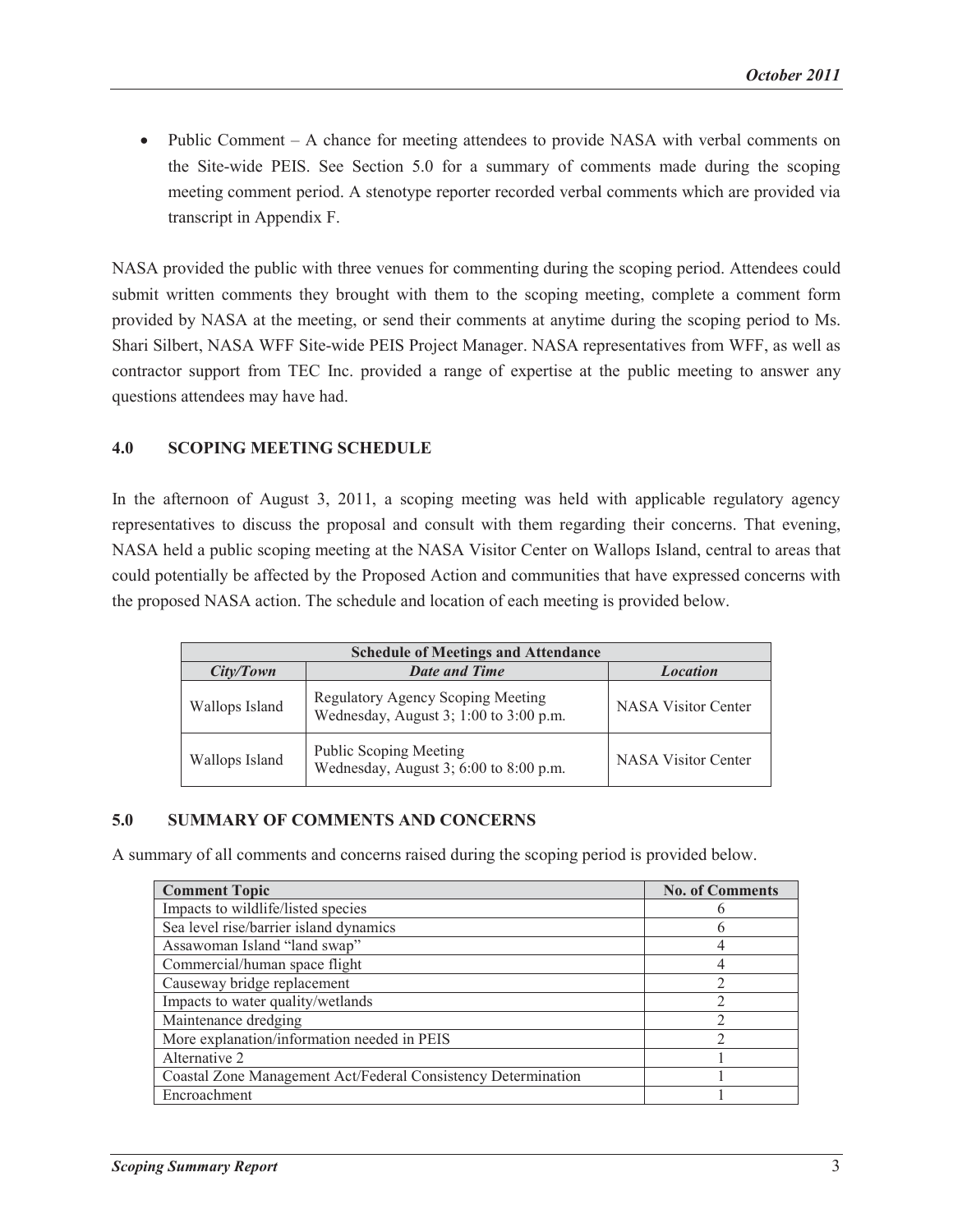| <b>Comment Topic</b>               | <b>No. of Comments</b> |
|------------------------------------|------------------------|
| Invasive species                   |                        |
| Noise                              |                        |
| Positive/supportive comment        |                        |
| Restricted airspace                |                        |
| Socioeconomic impacts              |                        |
| Unmanned Aerial Systems test range |                        |
| Wastewater treatment issues        |                        |

During the official scoping period, the NASA received 16 comment letters. A summary of related concerns is located below in the order in which they were received. Complete comment letters can be found in Appendix B:

- Virginia Department of Environmental Quality (DEQ) DEQ's Office of Environmental Review will coordinate Virginia's review of the PEIS and comment to NASA on behalf of the Commonwealth. Under the Coastal Zone Management Act, NASA must provide a Federal Consistency Determination (FCD) which includes an analysis of the proposed activities in light of the foreseeable policies of the Virginia Coastal Zone Management Program and a commitment to comply with the enforceable policies. DEQ recommends that the FCD be provided with the PEIS and that 60 days be allowed for review. DEQ requests 4 printed copies of the document and either 14 CD's or one electronic copy available for download at a NASA website.
- NOAA, National Marine Fisheries Service (NMFS) Due to shallow water depths and near shore location of the proposed project areas, impacts to listed species of whales are unlikely. Any future in-water work that is necessary for the growth and/or repair of WFF has the potential to impact sea turtles and the PEIS should consider al direct and indirect impacts on sea turtles. The PEIS should also highlight any mitigation measures to reduce the affects to listed species.
- $\bullet$  U.S. Environmental Protection Agency (EPA) EPA is interested in touring the WFF facility as it will benefit future EPA review of projects at WFF. EPA offers its expertise on NEPA and the Clean Water Act Section 404, and encourages NASA to work with cooperating agencies on this project.
- Virginia Department of Game and Inland Fisheries (DGIF) DGIF provided a table of listed species for consideration in the EIS and recommends further coordination as the project scope evolves and more site-specific information becomes available.
- x U.S. National Park Service No comment/input at this time.
- x Resource Management Associates Phragmities on Wallops Island is widespread and further expanding with recent construction activities. To limit the spread of Phragmities and its impacts to the Eastern Shore seaside tidal wetlands, NASA should begin an intensive effort to limit the spread of this highly invasive species by requiring advanced treatment and follow-up treatment prior to construction activities.
- x Virginia Department of Historic Resources No comment/input at this time.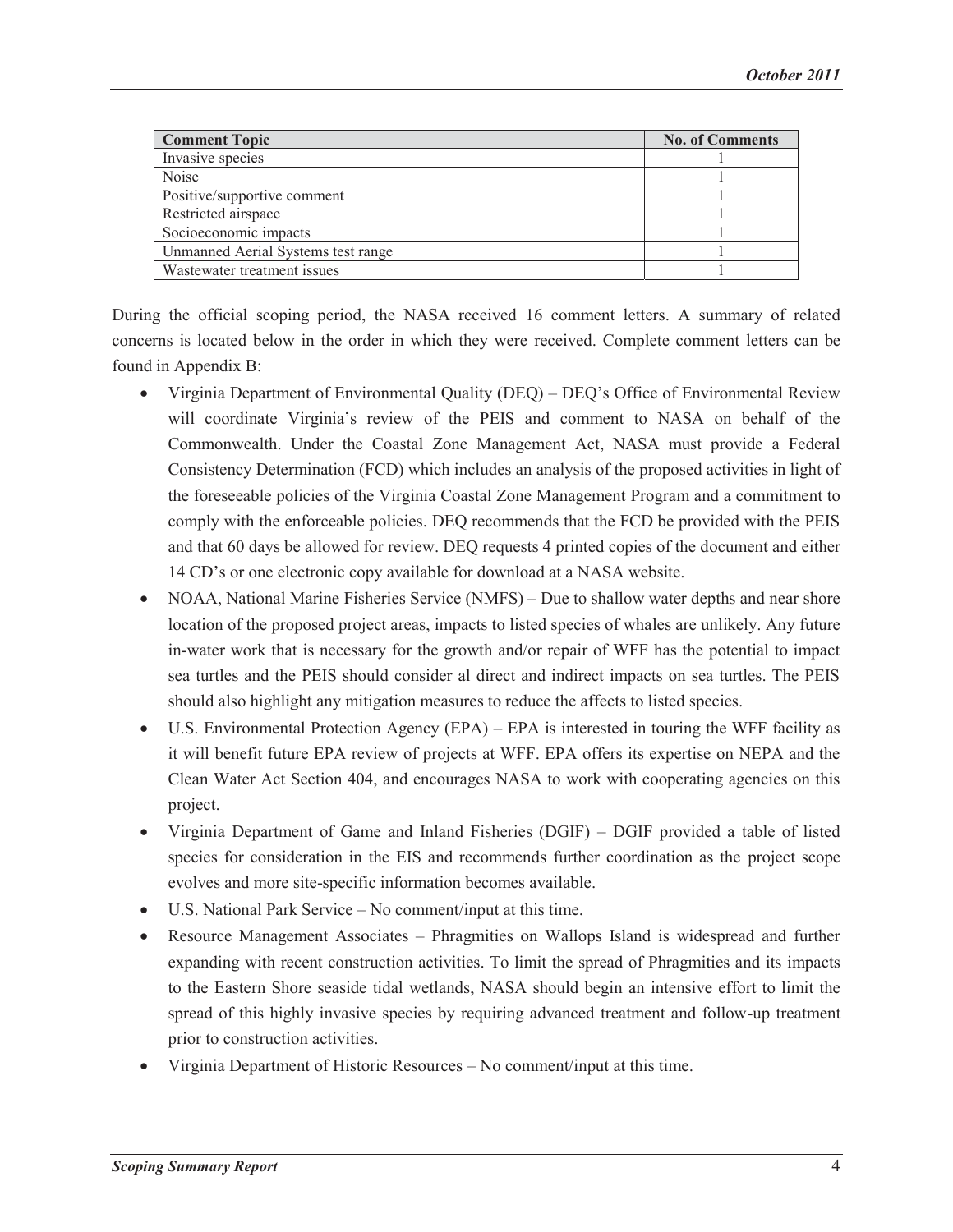- Virginia Commercial Space Flight Authority (VCSFA) VCSFA owns and operated the Mid-Atlantic Regional Spaceport and is committed to playing a large role in human spaceflight. VSFCA is also interested in the enlargement of the restricted airspace, building a larger launch pad and support facilities (Pad-Sea/C), the replacement of the causeway bridge, maintenance dredging between the Barge Dock and the Main Base that was highlighted in the Notice of Intent.
- Hampton Roads Military and Federal Facilities Alliance (HRMFFA) HRMFFA fully supports NASAs expand operations at WFF. NASA should consider, as an element of both alternatives, development of an Atlantic Unmanned Aircraft Systems (UAS) Test Range at WFF.
- Space Florida The potential development of launch infrastructure for orbital human spaceflight at WFF is duplicative and competes with infrastructure already in place in the State of Florida. Development of a duplicate site also goes against the NASA Authorization Act of 2011, which clearly states: "*It is the sense of Congress that NASA needs to rescope, and as appropriate downsize, to fit current and future missions and expected funding levels."*
- x Economic Development Commission of Florida's Space Coast Some of the potential alternatives detailed in the PEIS scoping materials constitute a direct threat to the economic wellbeing of the people of the Space Coast, and to the fiscal health of the U.S. population, in general. The results of this effort to expand the capability of manned space launches to the International Space Station from Virginia are 'undesirable' to the people of Florida, both as taxpayers paying for redundant infrastructure and as a workforce struggling to maintain thousands of jobs.
- The Nature Conservancy  $(TNC)$  The location of infrastructure and facilities on Wallops Island is vulnerable to sea level rise and barrier island subsidence. TNC recommends that NASA include an alternative that evaluates the costs and benefits of locating new infrastructure off of Wallops Island and strategically relocating existing infrastructure to more secure and protected locations within Accomack County. This alternative should also evaluate the costs and benefits associated with locating certain critical launch infrastructure in the coastal bay and NASA-owned salt marsh west of Wallops Island. TNC is also opposed to a "land swap" with USFWS for access to Assawoman Island and has concerns about the impacts to water quality due to increased operations/expanded capabilities at WFF.
- Accomack County Economic Development Authority The Economic Development Authority supports Alternative 2 as outlined in the NOI. In particular, commercial manned space flight will spur economic development in Accomack County without adversely affecting the environment.
- x Virginia Department of Conservation and Recreation, Division of Natural Heritage (DCR) DCR notes that there are several natural heritage resources located within the project area: Wallops Island Seeps and Little Mosquito Creek Conservation Sites on Wallops Main Base, Wallops Island Causeway Marshes Conservation Site on Wallops Mainland, and North Wallops Island and Assawoman Island Conservation Sites on or near Wallops Island. The biodiversity significance ranking of these sites rages from B4 (moderate significance) to B2 (very high significance) based on the statewide importance of these sites for native biological diversity. DCR recommends that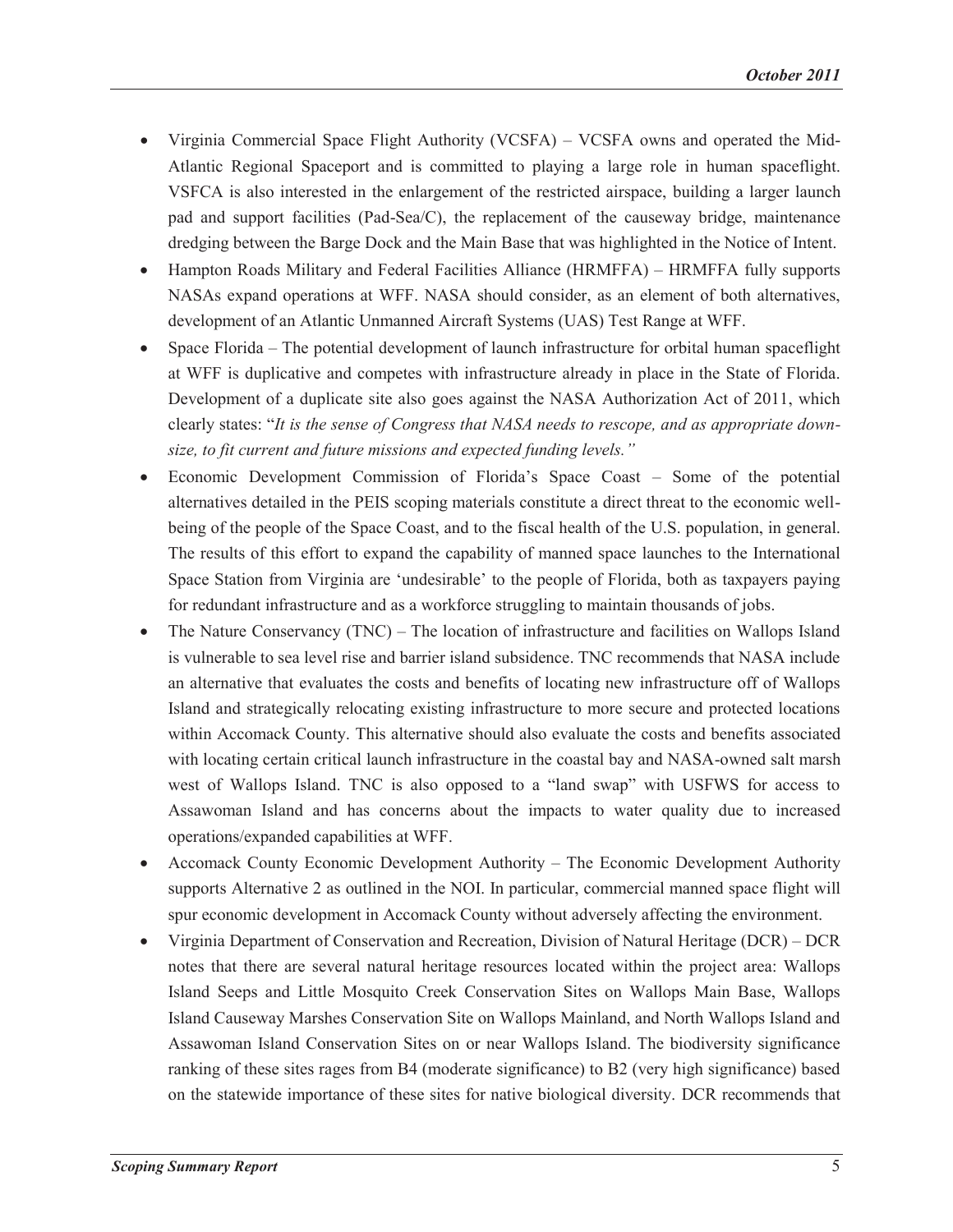NASA undertake ecological surveys of Assawoman Island, the Main Base, and Wallops Mainland so that planning could consider, to the maximum extent practicable, the protection of natural heritage communities.

- Public comment The past 50 years have shown an 8 inch increase in sea level in the mid-Atlantic region. Based on this information, a 1 meter sea level rise for the project area is not out of the question in the near future. Why would NASA want to spend hundreds of millions to billions of dollars on facilities that are most certainly in mortal peril insofar as climate driven sea level rise is concerned? Why doesn't NASA use facilities at Andrews AFB or at the White Sands Range in New Mexico that are immune to this type of potential natural disaster?
- x U.S. Fish and Wildlife Service (USFWS) USFWS is particularly interested in several of the proposed projects under Alternative 1: the causeway bridge replacement, maintenance dredging, and installation of 2 permanent rocket launchers. Under Alternative 2, USFWS is interested in the Assawoman Island land swap, since it could potentially align with one of the alternatives being presented in the Comprehensive Conservation Plan (CCP) for the Chincoteague and Wallops Island National Wildlife refuges but is opposed to development of the north end of Assawoman Island. USFWS is concerned about the impacts to wildlife (beach nesting shorebirds in particular) from this proposal and suggests 2 alternatives for WFF to consider: develop and implement mobile launch technology for rocket launched or develop a small launch pad on the mainland for launching sounding rockets. USFWS would also like NASA to consider the resource management activities (e.g., species monitoring, habitat management) as part of the list of "Institutional Project Support." WFF should develop an additional alternative focused on accomplishing its mission while contributing to the conservation value of the area. This could include relocating infrastructure inland whenever possible to reduce sea level rise risks to mission-critical infrastructure; acquiring lands to better buffer WFF from sensitive natural resource areas as well as reducing potential safety and security concerns; developing cooperative resource management approaches that would facilitate conservation, public use of the resources in the area, and the NASA mission; and planned responsible development in the area that would help support and protect the NASA mission and local economy.

The attendance for each of the scoping meetings is provided below. Appendix F provides copies of the scoping meeting sign-in sheets.

| <b>Scoping Meeting Attendance</b>        |    |
|------------------------------------------|----|
| <b>Regulatory Agency Scoping Meeting</b> |    |
| <b>Public Scoping Meeting</b>            | 10 |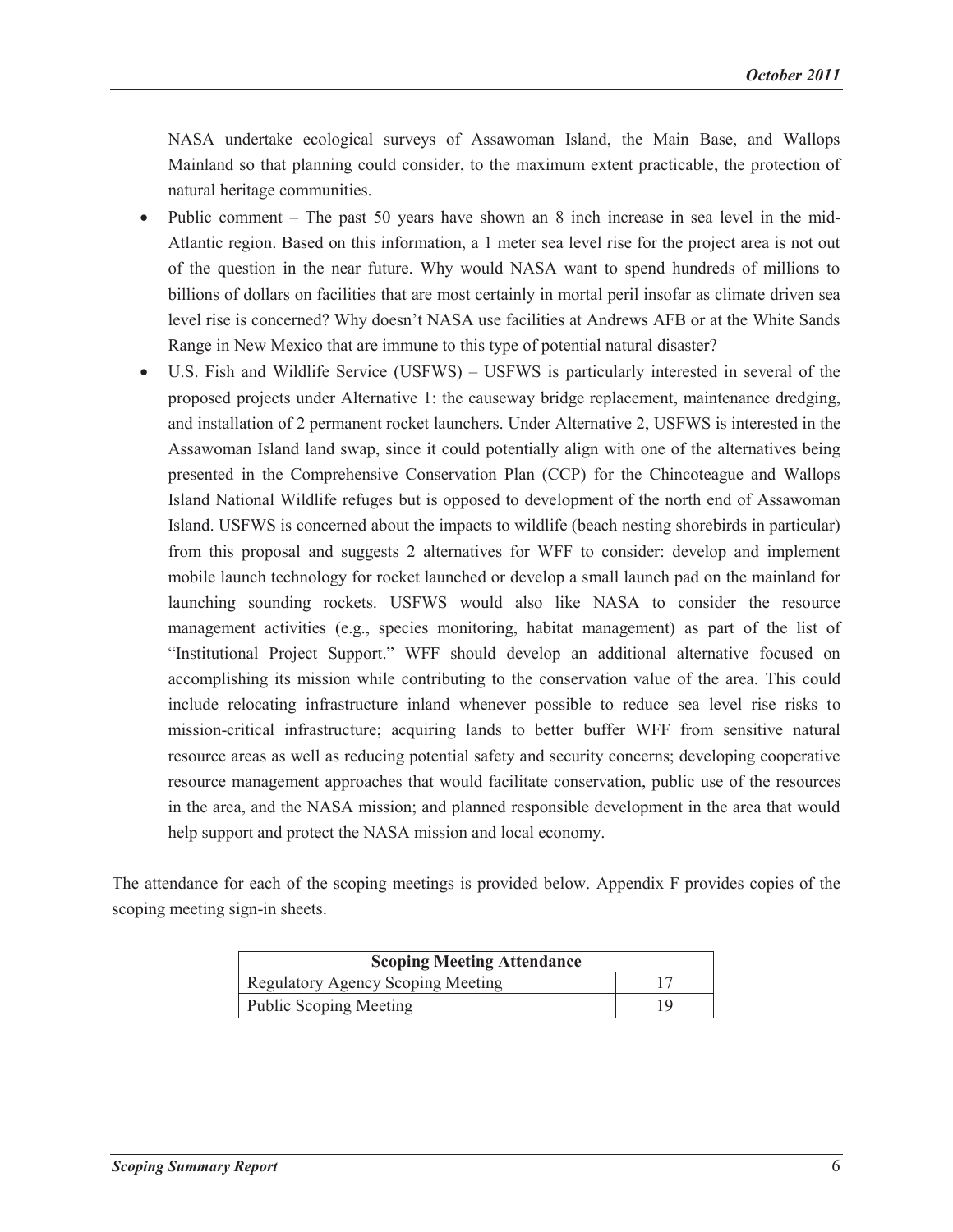Concerns raised during the regulatory agency scoping meeting include:

- Socioeconomic impacts, as opposed to socioeconomic benefits, to Accomack County resulting from the proposed action and action alternatives.
- Commonwealth of Virginia owned land west of Wallops Island that will need clearly defined boundaries before any land swap can take place under Alternative 2.
- VMRC maintains a GIS database of existing oyster leases that will be helpful in determining impacts.
- VIMS maintains a database for permitted wetlands impacts that will be useful when analyzing cumulative impacts.
- The proposed Atlantic Town Center Wastewater Facility to address wastewater treatment issues in the Towns of Atlantic and Chincoteague, as well as other surrounding areas, may fall within the approach to Runway 220 and NASA needs to make sure that appropriate county officials know that this is not acceptable. A conditional use permit was originally approved by the Accomack County Planning Department; however, the permit is currently under review following a recommendation by the Accomack County Director of Zoning stating that "the developers conditional use permit application should not be accepted or processed" based on current county zoning regulations.
- Need to consider impacts to wildlife due to potential operations on Assawoman Island.
- Noise analysis should be included under the Health and Safety analysis in the EIS.
- NASA should consider the possibility of restricting sounding rocket launches to times when piping plovers and other protected species are not in the area.
- The impacts of sea level rise and global climate change on operations at WFF and Accomack County as a whole needs to be evaluated.

Concerns raised during the public scoping meeting are located below. An official transcript can be found in Appendix F.

- The effects of sea level rise on areas surrounding NASA WFF needs to be considered.
- NASA needs to consider the dynamics of barrier islands and the impacts these dynamics may have on Wallops Island and surrounding barrier islands. It was recommended that the project team study *The Beaches are Moving: The Drowning of America's Shoreline* by Dr. Orrin H. Pilkey. Dr. Pilkey is also giving (gave) a lecture on Barrier Islands on September 9, 2011 at the Barrier Islands Center in Machipongo, VA.
- Encroachment issues that the Accomack County Board of Supervisors is facing and how they might impact operations and airspace at WFF should be included. It was also mentioned that NASA has need to do a better job of vocalizing their needs to the Board of Supervisors and commenting on County actions in order to protect their interests.
- Does WFF see an increase in the demand for wastewater treatment in the 20-year plan?